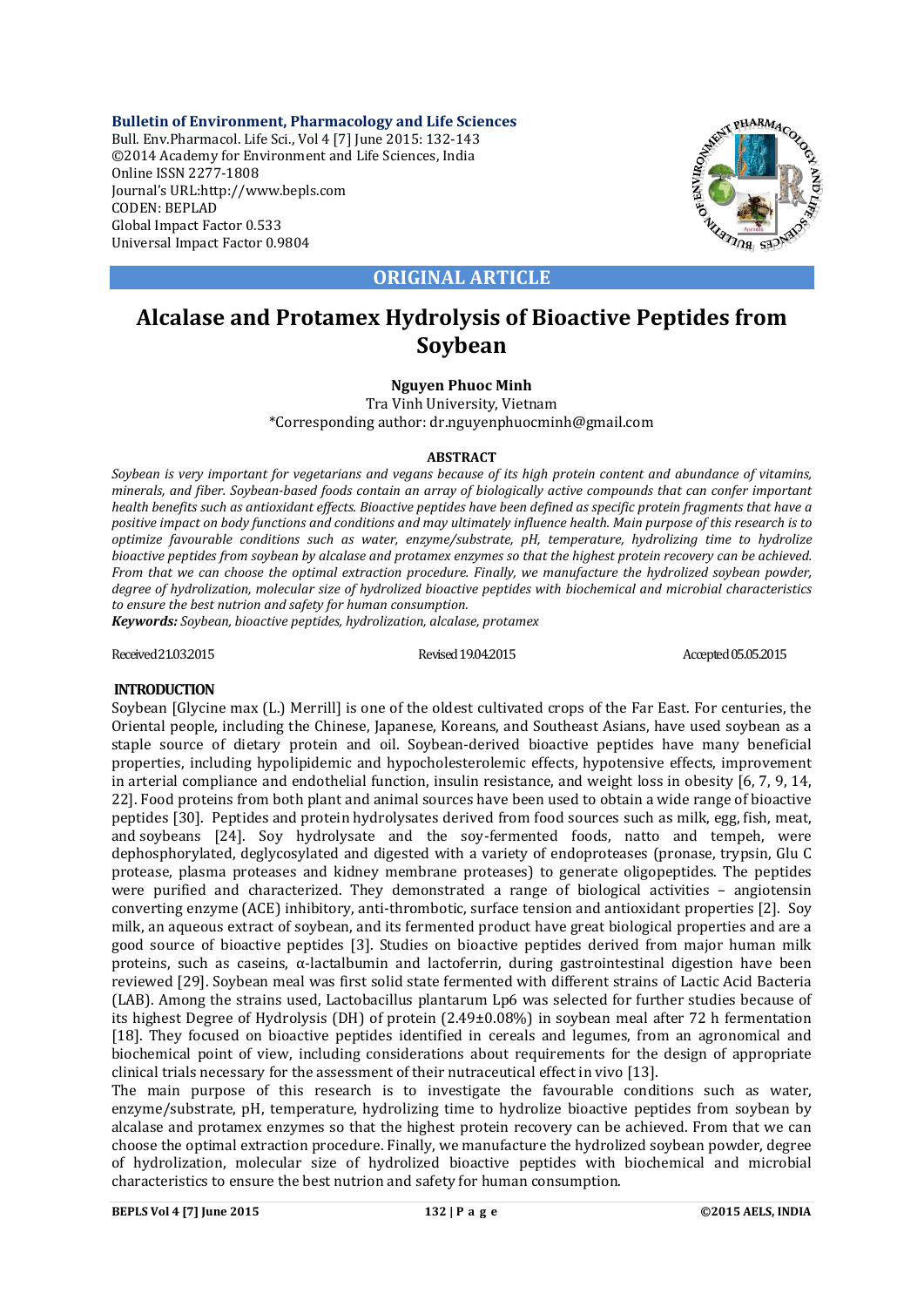## **MATERIAL AND METHOD**

## **Material**

Soybean is collected in HCM City, Vietnam. Protamex and alcalase enzyme is originated from Novozymes – Denmark.

## **Research method**

In this research, we examine soybean hydrolysis by alcalase and protamex. Target functions include optimal hydrolyzing conditions on soybean substrate, biological characteristics of the hydrolized products, degree of hydrolization, composition and content of acid amin.

| <b>Examined functions</b>        |                                                                  | <b>Fixed functions</b>                                                                                                                                           | <b>Target</b><br>functions  |
|----------------------------------|------------------------------------------------------------------|------------------------------------------------------------------------------------------------------------------------------------------------------------------|-----------------------------|
| Soybean:<br>water                | 1.0:3.0, 1.0:3.5,<br>1.0:4.0, 1.0:4.5<br>$1.0:5.0 \text{ (w/w)}$ | Ratio of enzyme: substrate 1%<br>pH <sub>7</sub><br>Temperature 50 <sup>o</sup> C<br>Time 180 minutes                                                            |                             |
| Ratio of<br>enzyme/<br>substrate | 0; 0.5; 1.0; 1.5;<br>2.0; 2.5 (%<br>w/w                          | Ratio of soybean : water in the previous experiment<br>pH <sub>7</sub><br>Temperature 50 <sup>o</sup> C<br>Time 180 minutes                                      | Soluble                     |
| pH                               | 5.0; 5.5; 6.0;<br>6.5; 7.0                                       | Ratio of soybean: water in the previous experiment<br>Ratio of enzyme: substrate in the previous experiment<br>Temperature 50 <sup>o</sup> C<br>Time 180 minutes | protein<br>recovery $(\% )$ |
| Temperature                      | 40, 45, 50, 55,<br>60 $(C)$                                      | Ratio of substrate concentration, enzyme: substrate, pH in the<br>previous experiments.<br>Time 180 minutes                                                      |                             |
| <b>Time</b>                      | 90, 120,<br>60,<br>150, 180, 210<br>(minutes)                    | Ratio of soybean: water, enzyme: substrate, pH, temperature in the<br>previous experiments.                                                                      |                             |

#### **Table 1. Target functions to investigate during soybean protein hydrolysis**

### **Testing method**

We determine the total protein by Kjeldahl method; the moisture content by drying to constant weight; the total lipid by Sholext method; peroxit value by titration; the total soluble protein by Lowry method ; the degree of hydrolysis by comparing the linkage of cut peptides with the total linkage of peptides; molecular size by electrophoresis (SDS-PAGE); protease activity by Anson method; acid amin by gas chromatography GC-FID (EZ-Faast); microorganism: *E. Coli* ( OCVN 5518 -1: 2007), *S. aureus* chromatography GC-FID (EZ-Faast); microorganism: *E. Coli ( (*QCVN 4830 -1: 2005*), L. monocytogenes (*QCVN 7700 – 2: 2007*), Salmonella (*QCVN 4829: 2005*).* **Statistical analysis**

All data are processeed by ANOVA, Statgraphics, RSM (Response Surface Method) on Modde 5.0.

# **RESULT & DISCUSSION**

#### **Composition on soybean**

#### **Table 2. Composition in raw soybean**

| <b>Parameter</b> | Calculated on wet basic (%) | Calculated on dry basic (%) |
|------------------|-----------------------------|-----------------------------|
| Moisture         | 11.8                        |                             |
| Total protein    | 33.3                        | 37.76                       |
| Total lipid      | 10.27                       | 11.64                       |

From the above table, soybean has protein content 37.76% on dry basic. This value is similar to one by Ajay K. Dixit in 2011 (36% protein and 19% on dry basic). Moisture in soybean is 11.8% which is adequated for investigation.

## **Activity of alcalase and protamex**

### **Table 3. Calibration curve of Tyrosine**

| Tyrosine concentration $(\mu mol/mL)$ |        | 0.04 | 0.08                                 | 0.16 |  |
|---------------------------------------|--------|------|--------------------------------------|------|--|
| Optical density (OD)                  | 0.0080 |      | $0.0403$ 0.0829 0.1338 0.1755 0.2193 |      |  |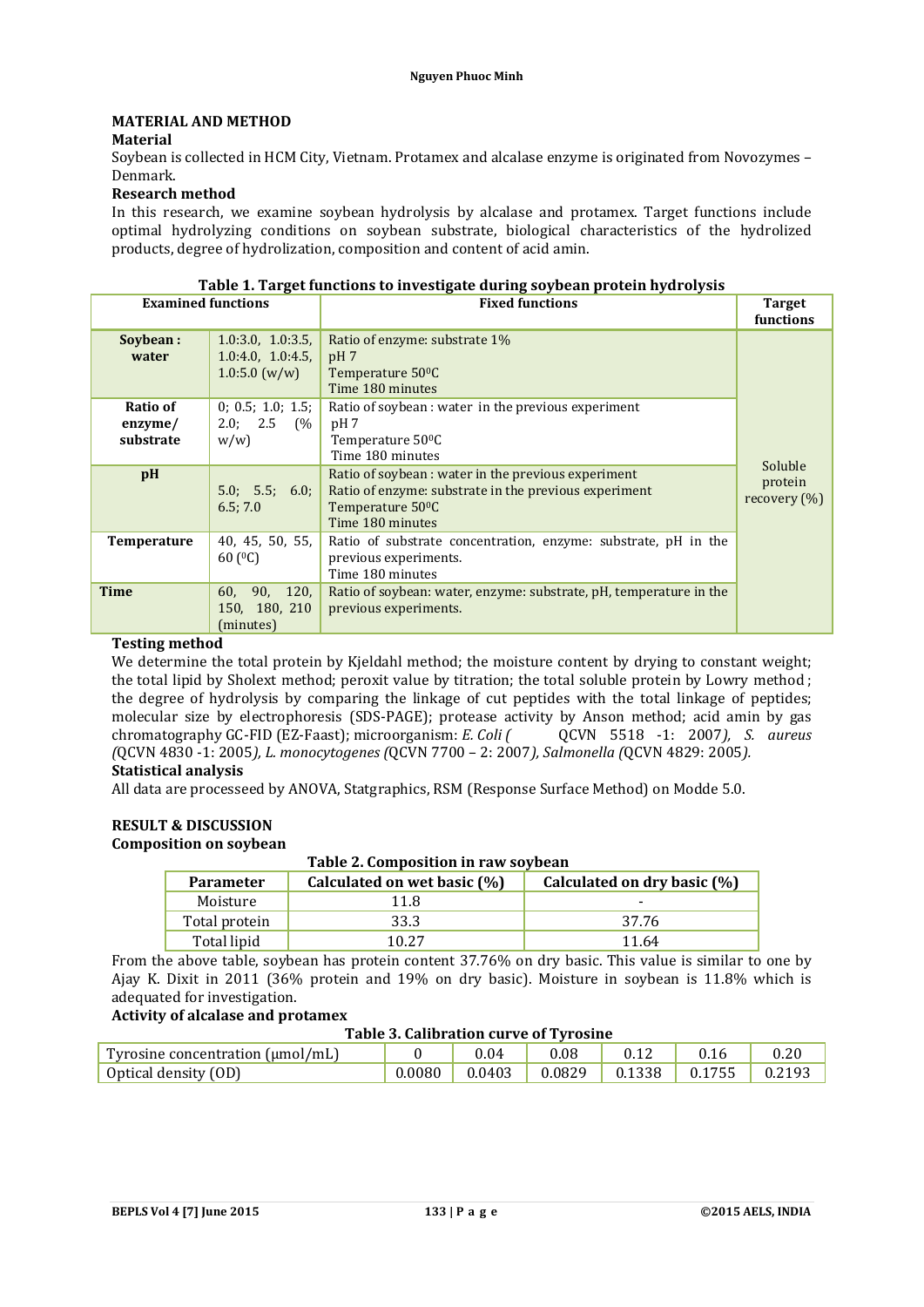

**Figure 1. Calibration curve of Tyrosine**

| Table 4. Alcalase activity before and after investigation |  |  |
|-----------------------------------------------------------|--|--|
|-----------------------------------------------------------|--|--|

|        | Equivalent mol Tyrosin (μmol/Ml) | Activity $(UI/g)$ |
|--------|----------------------------------|-------------------|
| Before | 0.1019                           | 1630.6            |
| After  | 0.1013                           | 1620.4            |

#### **Table 5. Protamex activity before and after investigation**

|        | Equivalent mol Tyrosin (µmol/Ml) | Activity $(UI/g)$ |
|--------|----------------------------------|-------------------|
| Before | 0.1222                           | 1072.3            |
| After  | 0.1217                           | 1067.2            |

During experiments, enzyme activity should be examined carefully as well as protected from light, high temperature, air etc.

*Table 6. Albumin concentration (mg/ml)*



**Figure 2. Albumin calibration curve**



**Figure 3. Effect of soybean: water to hydrolysis by alcalase**

From figure 3, with soybean: water ratio 4.5%, we get the highest soluble protein recovery at 95% significant difference.

**Hydrolysis by alcalase** *Effect of soybean: water*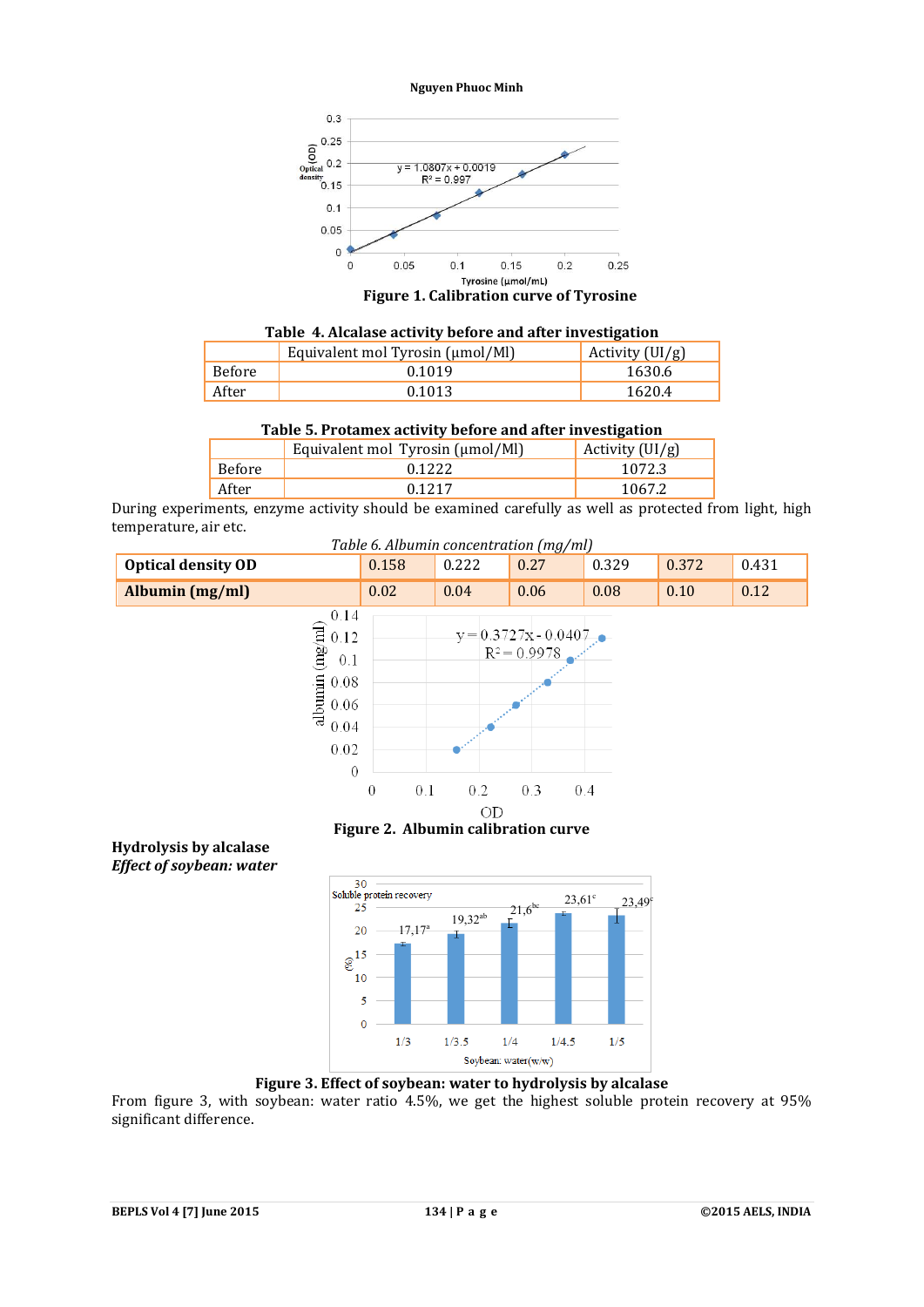## *Effect of enzyme/ substrate*



## **Figure 4. Effect of enzyme: substrate to hydrolysis by alcalase**

At ratio of enzyme: substrate 1.5% (w/w) we get the highest soluble protein recovery at 95% significant difference.











**Figure 6. Effect of temperature to protein hydrolysis by alcalase**



Hydrolysis temperature 55°C is adequated to get the highest soluble protein recovery. *Effect of hydrolysis time*

**Figure 7. Effect of time to protein hydrolysis by alcalase**

At 180 minutes we get the highest soluble protein recovery so this value is chosen for further research. **Screening the impact factor and optimizing the hydrolysis by alcalase** *Screening the impact factor by model Plackett –Burman*

From above experiments, we draw out some optimal hydrolysis parameters such as: Soybean: water, 1.0:4.5; enzyme: substrate, 1.5%; pH: 7; temperature: 55°C; time: 180 minutes. We conduct the Plackett –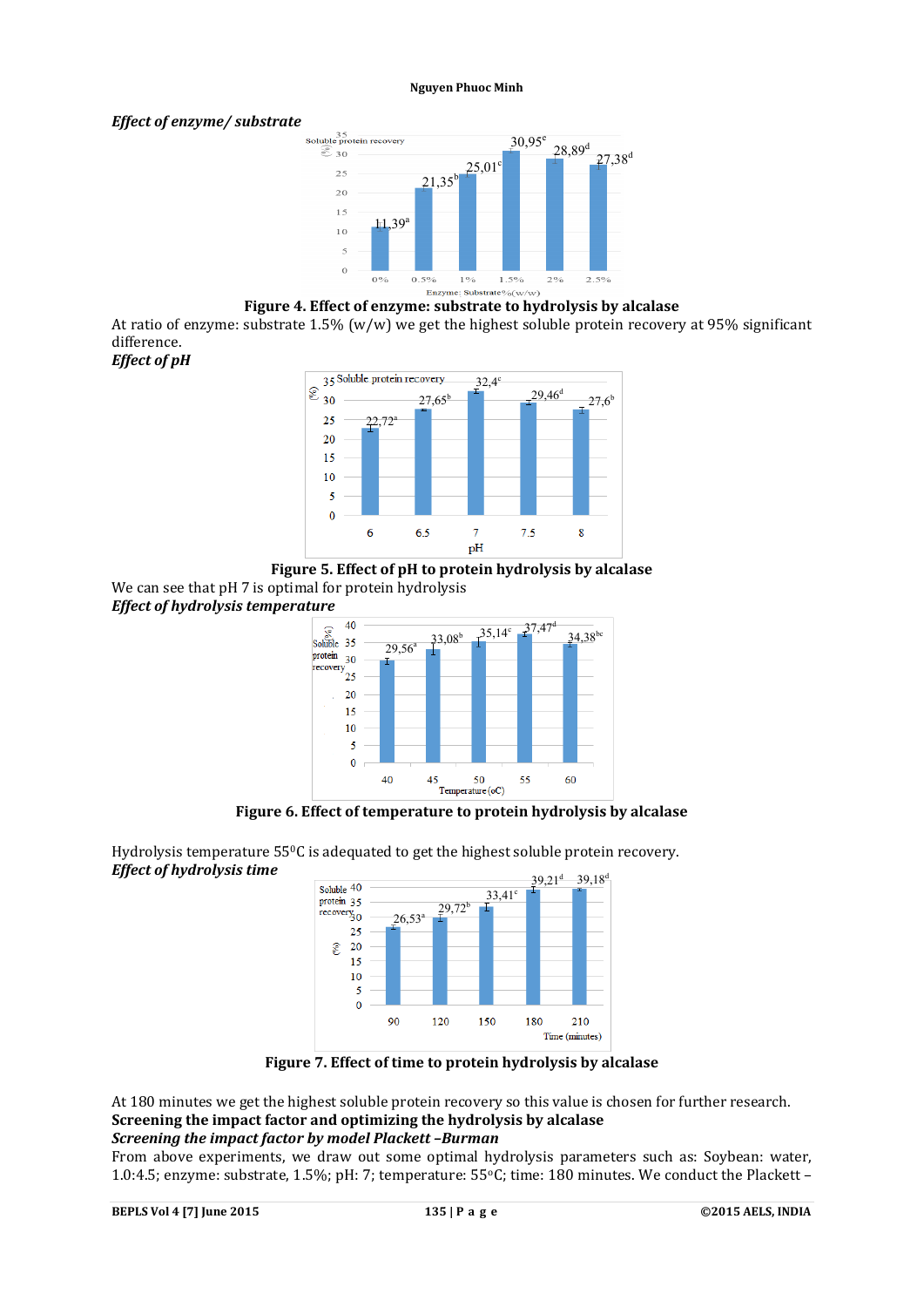Burman model with above five factors in 12 experiments to screen the factors impact to the soluble protein recovery. In Plackett – Burman model, we examine the adjacent value of impact peak at the high (+1) and low (-1). By examining the hydrolyzing conditions of 5 impact factors: Soybean : water  $\in$  [4; 5], core 4.5%; enzyme : substrate  $\in$  [1; 2], core 1.5%; pH  $\in$  [6.5; 7.5], core 7; temperature  $\in$  [50; 60], core 55 $\degree$ C; time  $\epsilon$  [150; 210], core 180 minutes; Target function is the soluble protein recovery (%).

| Code        | Sovbean:       | Enzyme:        | pH  | Temperature | $\frac{1}{2}$ , $\frac{1}{2}$ , $\frac{1}{2}$ , $\frac{1}{2}$<br><b>Time</b> | Soluble protein |
|-------------|----------------|----------------|-----|-------------|------------------------------------------------------------------------------|-----------------|
|             | water          | substrate      |     |             |                                                                              | recovery $(\%)$ |
| $+ - - - +$ | 5              |                | 6.5 | 50          | 210                                                                          | 25.236          |
| $++---$     | 5              | 2              | 6.5 | 50          | 150                                                                          | 26.316          |
| $++++-$     | $\overline{5}$ | 2              | 7.5 | 50          | 150                                                                          | 28.909          |
| $- - + - -$ | $\overline{4}$ | 1              | 7.5 | 50          | 150                                                                          | 26.964          |
| $- - + - +$ | 4              | 1              | 7.5 | 50          | 210                                                                          | 25.020          |
| $-+--+$     | $\overline{4}$ | 2              | 6.5 | 50          | 210                                                                          | 28.044          |
| $-+ - + +$  | 4              | $\overline{2}$ | 6.5 | 60          | 210                                                                          | 36.687          |
| $+ - - + -$ | .5             | 1              | 6.5 | 60          | 150                                                                          | 31.069          |
| $+++++$     | 5              | 2              | 7.5 | 60          | 210                                                                          | 34.527          |
| ---+-       | 4              | 1              | 6.5 | 60          | 150                                                                          | 31.934          |
| $+ - + + +$ | 5              | 1              | 7.5 | 60          | 210                                                                          | 27.180          |
| $- + + + -$ | 4              | 2              | 7.5 | 60          | 150                                                                          | 36.903          |

| Table 7. Plackett - Burman model according to 5 impact factors |  |  |  |
|----------------------------------------------------------------|--|--|--|
|                                                                |  |  |  |

## **Table 8. Impact factor of the examined functions in Plackett – Burman model by alcalase**

| <b>Impact factor</b> | <b>Impact value</b> | Reliability |
|----------------------|---------------------|-------------|
| Temperature          | 6.18                | $0.0008*$   |
| Enzyme: substrate    | 3.92                | $0.0078*$   |
| pH                   | 0.04                | 0.0909      |
| Time                 | $-0.88$             | 0.4114      |
| Soyebean: water      | $-2.01$             | 0.9730      |

From matrix Plackett – Burman we get the protein recovery 25.020% to 36.903%. Among impact factors, temperature has the strongest impact to the soluble protein recovery (6.18) following enzyme / substrate (3.92). Time, soybean: water and pH have not much influence to the soluble protein recovery. From above results, we optimize two factors (enzyme/ substrate and temperature) with the soluble protein recovery as the target function according to RSM - CCC model on Modde 5.0.

## *Optimize the hydrolysis by the experimental planning matrix*

Experiment is conducted in the same two factors enzyme  $(X_1)$  and hydrolysis temperature  $(X_2)$ . From that we draw out the rule of these impacts to the soluble protein recovery (Y%). From this basic, we choose the optimal value for each factor.

Numbers of experiments are  $3^2 = 9$ , in which there is one experiment in core. The core experiment is performed in triplicate to verify the significance of these ratios in the regression equation.

| . .<br>No      | к.<br>o<br>Root | $X_1$        | ╯<br>$X_2$ | <u> J</u><br>╯<br>Y |
|----------------|-----------------|--------------|------------|---------------------|
| $\mathbf{1}$   | M1              | $\mathbf{1}$ | 50         | 30.7959             |
| $\overline{2}$ | M <sub>2</sub>  | 2            | 50         | 38.3184             |
| 3              | M <sub>3</sub>  | $\mathbf{1}$ | 60         | 36.1931             |
| 4              | M4              | 2            | 60         | 37.472              |
| 5              | M <sub>5</sub>  | 0.793        | 55         | 32.4246             |
| 6              | M6              | 2.207        | 55         | 35.9800             |
| 7              | M <sub>7</sub>  | 1.5          | 47.93      | 25.0197             |
| 8              | M <sub>8</sub>  | 1.5          | 62.07      | 31.5037             |
| 9              | M9              | 1.5          | 55         | 41.0957             |
| 10             | M10             | 1.5          | 55         | 40.2431             |
| 11             | M11             | 1.5          | 55         | 40.8825             |

**Table 9. The experimental planing matrix of two factors and hydrolisation by enzyme alcalase**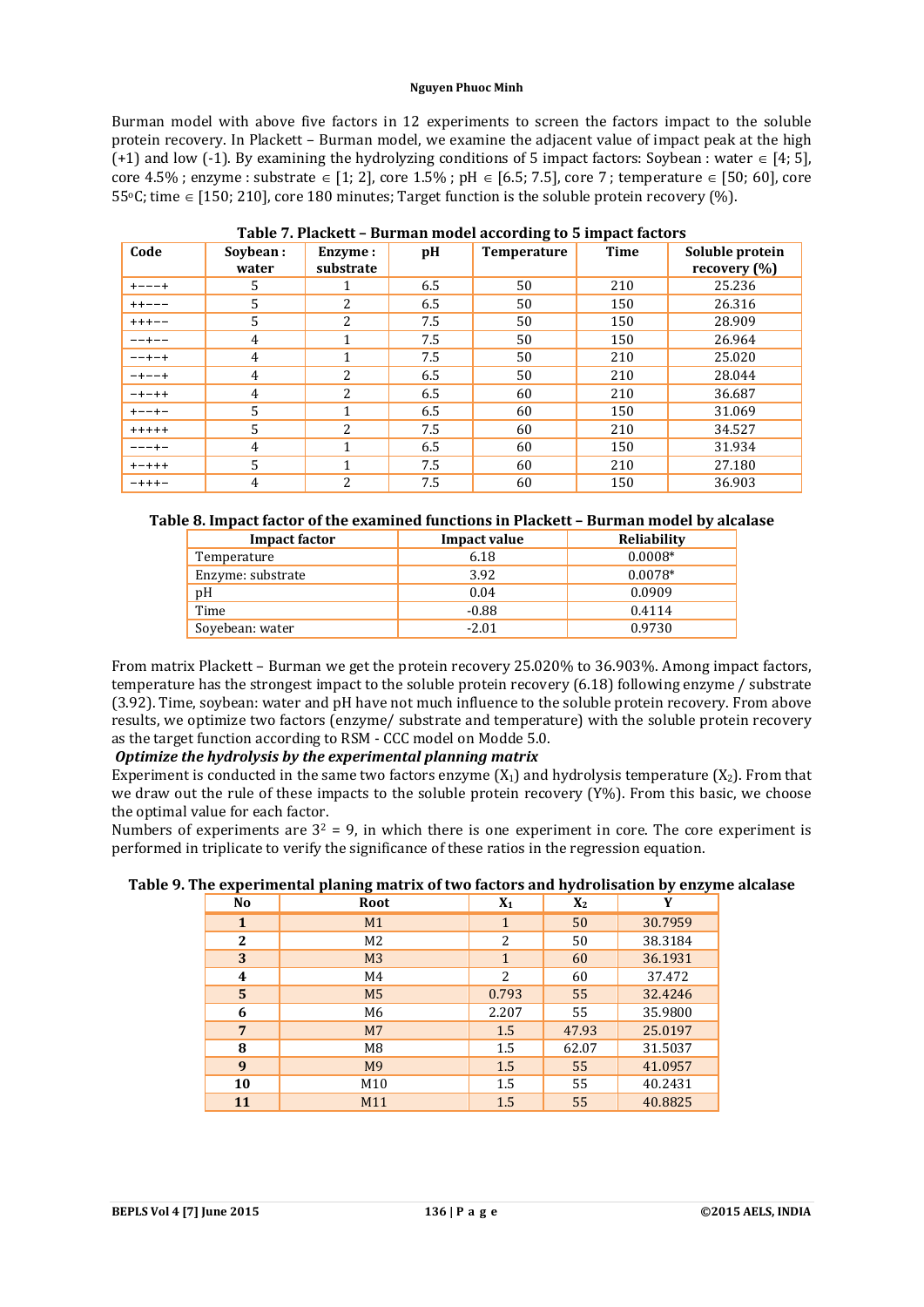|                | Value the<br>regression equation | <b>Standard</b><br>deviation | P        | Conf. $int(\pm)$ |          |
|----------------|----------------------------------|------------------------------|----------|------------------|----------|
| Constant       | 40.6177                          | 0.553357                     | 8.89E-09 | 1.42245          |          |
| $\mathrm{X}_1$ | 1.32601                          | 0.311391                     | 0.008027 | 0.800458         | Accepted |
| $X_2$          | 1.4599                           | 0.311391                     | 0.005393 | 0.800458         | Accepted |
| $X_1^*X_1$     | $-1.62687$                       | 0.245528                     | 0.001179 | 0.63115          | Accepted |
| $X_2^*X_2$     | $-3.11202$                       | 0.245528                     | 5.43E-05 | 0.63115          | Accepted |
| $X_1^*X_2$     | $-1.56089$                       | 0.539346                     | 0.034026 | 1.38643          | Accepted |
| $N = 11$       | $Q^2 =$                          |                              | 0.773    | Cond. $no. =$    | 38.788   |
| $DF = 5$       | $R^2 =$                          |                              | 0.977    | $Y-miss =$       | $\Omega$ |
|                | $R^2$ Adj. =                     |                              | 0.954    | $RSD =$          | 10.787   |
|                |                                  |                              |          | Conf. lev. $=$   | 0.95     |

| Table 10. Values of the regression equation by alcalase |
|---------------------------------------------------------|
|---------------------------------------------------------|

From above data, we draw out the regression equation to express the correlation between enzyme concentration and temperature to hydrolysis.  $Y = 40.62 + 1.33X_1 + 1.46X_2 - 1.63X_1^2 - 3.11X_2^2 - 1.56X_1X_2$ The regression equation is expressed on 3 dimensional axis and response surface. From calculation, the soluble protein recovery is estimated at 40.93%. However, in three replications we get the soluble protein recovery 41.32 ± 0.13%.



**Figure 8. Effect of alcalase concentration and temperature during hydrolysis to the soluble protein recovery in 3-dimension view**





**Figure 9. Effect of soybean:water to protein hydrolysis by protamex.** From above result, we choose soybean: water  $(1:4.5, w/w)$  to get the highest protein recovery. *Effect of enzyme/ substrate*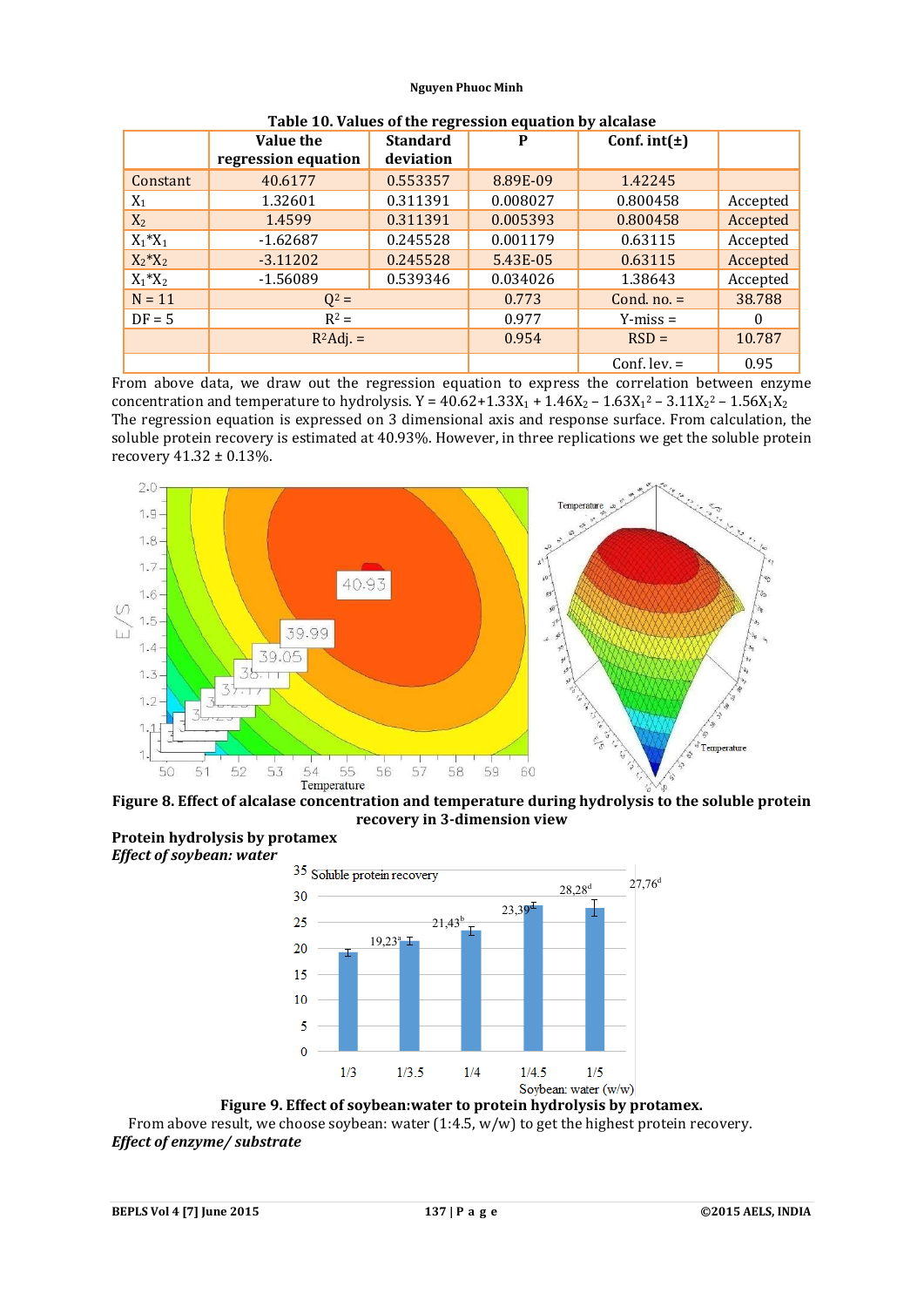![](_page_6_Figure_1.jpeg)

**Figure 10. Effect of enzyzme/ substrate to protein hydrolysis by protamex** From above result, we choose  $E/S$  at  $2\frac{6}{w}$  to get the highest protein recovery. *Effect of pH to protein hydrolysis*

![](_page_6_Figure_3.jpeg)

**Figure 11. Effect of pH to protein hydrolysis by protamex** pH 7 is optimal for enzyme activity so we choose this value for further research. *Effect of hydrolysis temperature*<br>
<sup>40</sup><br>
Soluble protein recovery (%)

![](_page_6_Figure_5.jpeg)

**Figure 12. Effect of temperature to protein hydrolysis by protamex.** The optimal temperature is 55<sup>o</sup>C for enzyme activity so we choose this value for further research. *Effect of hydrolysis time*

![](_page_6_Figure_7.jpeg)

**Figure 13. Effect of hydrolysis time to protein hydrolysis by protamex**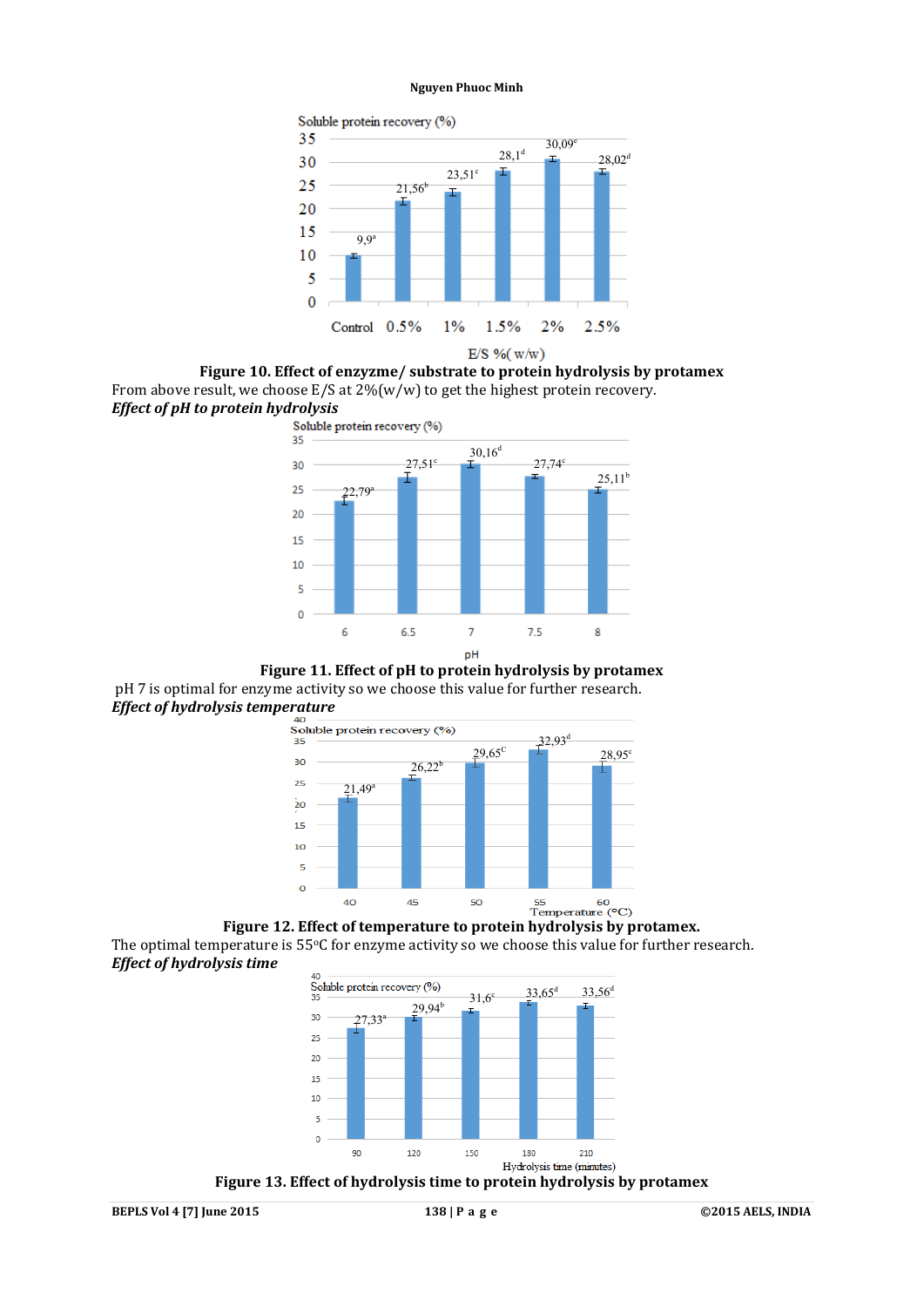### The optimal time for hydrolysis is 180 minutes.

#### **Screening the impact factor and optimizing the hydrolysis by protamex** *Screening the impact factor by model Plackett – Burman*

From above experiments, we draw out some optimal hydrolysis parameters such as soybean: water, 1.0:4.5; enzyme: substrate, 2.0%; pH: 7; temperature: 55°C; time: 180 minutes. We conduct the Plackett -Burman model with above five factors in 12 experiments to screen the factors impact to the soluble protein recovery. In Plackett – Burman model, we examine the adjacent value of impact peak at the high (+1) and low (-1). By examining the hydrolyzing conditions of 5 impact factors soybean : water  $\in$  [4; 5], core 4.5%; enzyme : substrate  $\in$  [1; 2], core 1.5%; pH  $\in$  [6.5; 7.5], core 7; temperature  $\in$  [50; 60], core  $55\degree$ C ; time  $\in$  [150; 210], core 180 minutes ; target function is the soluble protein recovery (%).

| Code | Sovbean:    | Enzyme:        | pH  | <b>Temperature</b> | <b>Time</b> | Soluble protein | Code  | Sovbean: |
|------|-------------|----------------|-----|--------------------|-------------|-----------------|-------|----------|
|      | water       | substrate      |     |                    |             | recovery        |       | water    |
| 1    | $+ - - - +$ | .5             | 1.5 | 6.5                | 50          | 210             | 0.208 | 21.346   |
| 2    | $- - + - -$ | 4              | 1.5 | 7.5                | 50          | 150             | 0.201 | 19.659   |
| 3    | $-+--+$     | 4              | 2.5 | 6.5                | 50          | 210             | 0.225 | 25.097   |
| 4    | $- - + - +$ | 4              | 1.5 | 7.5                | 50          | 210             | 0.215 | 22.900   |
| 5    | $++++--$    | 5              | 2.5 | 7.5                | 50          | 150             | 0.212 | 21.911   |
| 6    | $++---$     | $\overline{5}$ | 2.5 | 6.5                | 50          | 150             | 0.226 | 24.896   |
| 7    | $+ - + + +$ | 5              | 1.5 | 7.5                | 60          | 210             | 0.228 | 25.322   |
| 8    | $- - - + -$ | 4              | 1.5 | 6.5                | 60          | 150             | 0.229 | 25.535   |
| 9    | $+++++$     | 5              | 2.5 | 7.5                | 60          | 210             | 0.246 | 29.159   |
| 10   | $- + + + -$ | 4              | 2.5 | 7.5                | 60          | 150             | 0.261 | 32.356   |
| 11   | $-+ - + +$  | 4              | 2.5 | 6.5                | 60          | 210             | 0.256 | 31.290   |
| 12   | $+ - - + -$ | 5              | 1.5 | 6.5                | 60          | 150             | 0.224 | 24.469   |

| Table 11. Plackett - Burman model according to 5 impact factors |
|-----------------------------------------------------------------|
|-----------------------------------------------------------------|

| Table 12. Impact factor of the examined functions in Plackett - Burman model by protamex |
|------------------------------------------------------------------------------------------|
|------------------------------------------------------------------------------------------|

| <b>Impact factor</b> | Impact value | Reliability |
|----------------------|--------------|-------------|
| Temperature          | 6.17         | $0.0008*$   |
| Enzyme/substrate     | 4.87         | $0.0028*$   |
| Soyeban: water       | $-1.86$      | 0.1124      |
| pH                   | 1.20         | 0.2751      |
| Time                 | $-0.25$      | 0.8085      |

From matrix Plackett – Burman we get the protein recovery 19.656% to 32.356%. Among impact factors, temperature has the strongest impact to the soluble protein recovery (6.17) following enzyme / substrate (4.87). Time, soybean:water and pH have not much influences to the soluble protein recovery. From above results, we optimize two factors (enzyme/ substrate and temperature) with the soluble protein recovery as the target function according to RSM - CCC model on Modde 5.0.

### *3.6.2 Optimize the hydrolysis by the experimental planning matrix*

Experiment is conducted in the same two factors enzyme  $(X_1)$  and hydrolysis temperature  $(X_2)$ . From that we draw out the rule of these impacts to the soluble protein recovery (Y%). From this basic, we choose the optimal value for each factor.

Numbers of experiments are  $3^2$  = 9, in which there is one experiment in core. The core experiment is performed in triplicate to verify the significance of these ratios in the regression equation.

## **Table 13. The experimental planing matrix of two factors and hydrolisation by enzyme protamex**

| N <sub>0</sub> | Root           | $X_1$ | $X_2$ | Y      |
|----------------|----------------|-------|-------|--------|
| 1              | M1             | 2.0   | 48    | 25.165 |
| $\mathbf{2}$   | M <sub>2</sub> | 1.5   | 50    | 24.529 |
| 3              | M <sub>3</sub> | 2.5   | 50    | 28.554 |
| 4              | M4             | 1.3   | 55    | 24.529 |
| 5              | M <sub>5</sub> | 2.7   | 55    | 29.825 |
| 6              | M6             | 2.0   | 55    | 33.214 |
| 7              | M <sub>7</sub> | 2.0   | 55    | 33.85  |
| 8              | M <sub>8</sub> | 2.0   | 55    | 34.273 |
| 9              | M <sub>9</sub> | 1.5   | 60    | 28.766 |
| 10             | M10            | 2.5   | 60    | 27.495 |
| 11             | M11            | 2.0   | 62    | 28.130 |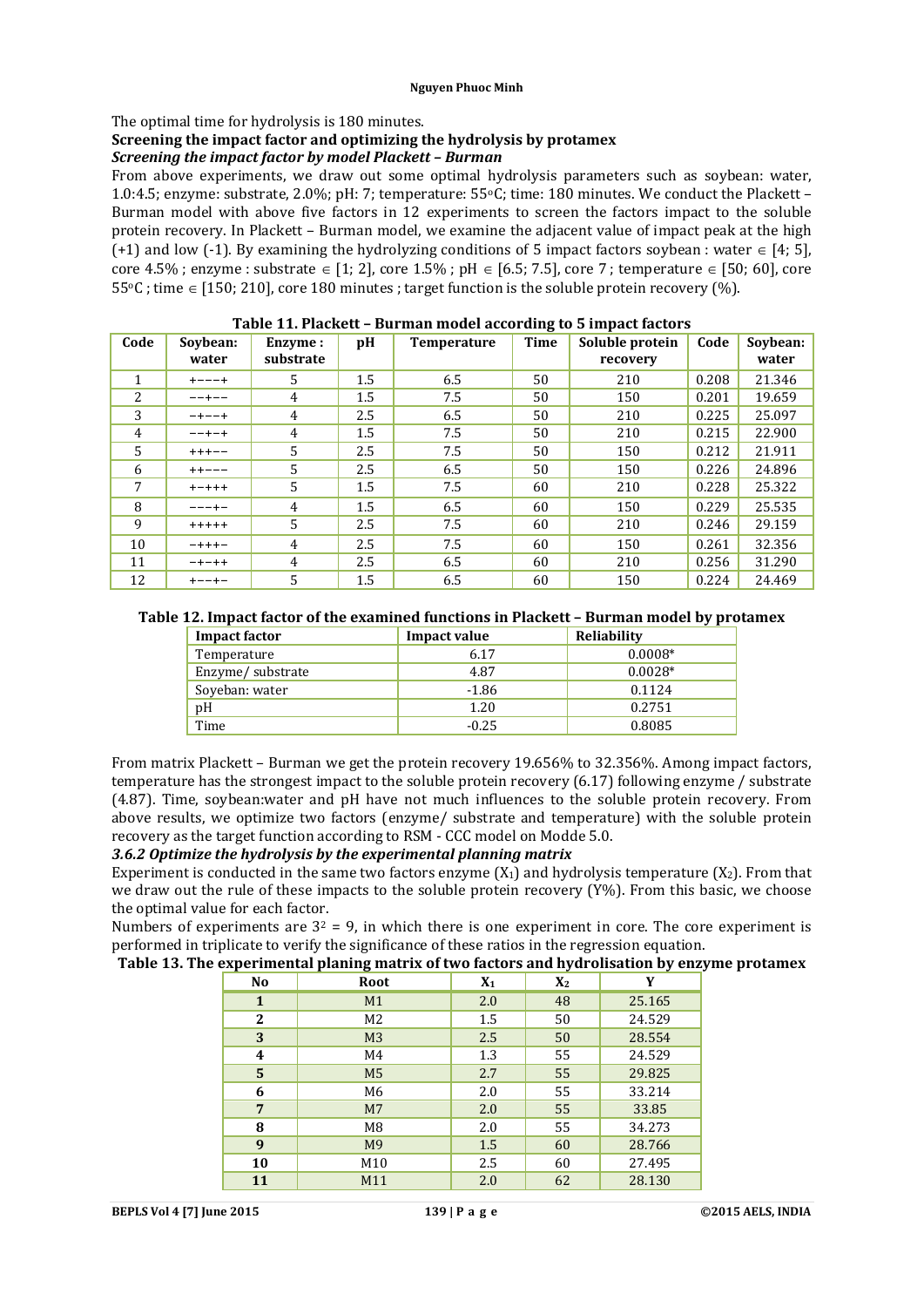| Y               | <b>Standard</b><br>Value the regression<br>deviation |          | P        | . .<br>Conf. $int(\pm)$ |          |
|-----------------|------------------------------------------------------|----------|----------|-------------------------|----------|
|                 | equation                                             |          |          |                         |          |
| <b>Constant</b> | 33.8113                                              | 0.392035 | 3.97E-09 | 1.00776                 |          |
| $X_1$           | 0.602418<br>0.220611                                 |          | 0.041247 | 0.567099                | Accepted |
| $X_2$           | 0.926083<br>0.220611                                 |          | 0.008507 | 0.567099                | Accepted |
| $X_1^*X_1$      | 0.173948<br>$-1.38421$                               |          | 0.000505 | 0.44715                 | Accepted |
| $X_2^*X_2$      | 0.173948<br>$-2.41133$                               |          | 3.51E-05 | 0.44715                 | Accepted |
| $X_1^*X_2$      | 0.382109<br>$-1.27075$                               |          | 0.020879 | 0.982244                | Accepted |
| $N = 11$        | $Q^2 =$                                              |          | 0.865    | Cond. $no. =$           | 3.8788   |
| $DF = 5$        | $R^2 =$                                              |          | 0.979    | $Y$ -miss =             | $\Omega$ |
|                 | $R^2$ Adj. =                                         |          | 0.958    | $RSD =$                 | 0.7642   |
|                 |                                                      |          |          | Conf. lev. $=$          | 0.95     |

|--|

From above data, we draw out the regression equation to express the correlation between enzyme concentration and temperature to hydrolysis. Y =  $33.81 + 0.6X_1 + 0.93X_2 - 1.38X_1^2 - 2.41X_2^2 - 1.27X_1X_2$ The regression equation is expressed on 3 dimensional axis and response surface.

![](_page_8_Figure_4.jpeg)

**Figure 14. Effect of protamex concentration and temperature during hydrolysis to the soluble protein recovery in 3-dimension view**

From the regression equation we see that the enzyme/ substrate  $(X_1)$  and hydrolysis temperature  $(X_2)$ affect to the hydrolysis degree. Optimal results of the regression equation are as follow: enzyme/ substrate: 2.1327 %(w/w); hydrolysis temperature: 55.4687 0C; hydrolysis time: 180 minutes; soybean: water: 1.0/ 4.5 (w/w); pH: 7. From calculation, the soluble protein recovery is estimated at 33.92%. However, in three replications we get the soluble protein recovery  $33.91 \pm 0.17$  %. **Degree of hydrolysis**

| Enzyme               | Degree of hydrolysis | Average             |  |
|----------------------|----------------------|---------------------|--|
|                      | 35.417               |                     |  |
| Alcalase<br>Protamex | 36.363               | $35.73 \pm 0.55 \%$ |  |
|                      | 35.417               |                     |  |
|                      | 15.942               |                     |  |
|                      | 14.599               | $15.33 \pm 0.68$ %  |  |
|                      | 15.441               |                     |  |

**Table 15. Degree of hydrolysis by alcalase and protamex**

## **Quality of protein powder**

## *Molecular size of hydrolized soybean protein powder*

By electrophoresis, we see that the molecular size of peptide hydrolized by alcalase is below 8.5kDa, and one by protamex is below 20kDa. Short peptides entering human body is easily metabolized as functional food [26]. There are several research demonstrated the functional health effect of bioactive peptides. They proved that alcalase can produce many bioactive peptides having anti-oxidation property [25]. After 5 hours of activation in prevention OH $-$  36.43%, ROO $-$  46.24%, to eliminate O<sub>2</sub>. They demonstrated bioactive peptide originated from soybean protein to treat cancer [11]. They showed the short peptides to prevent blood pressure [19]. Bioactive peptides had tiny molecular size effective in absorption [20]. Medium bioactive peptide having molecular size 2-5 kDa was suitable for functional food. Bioactive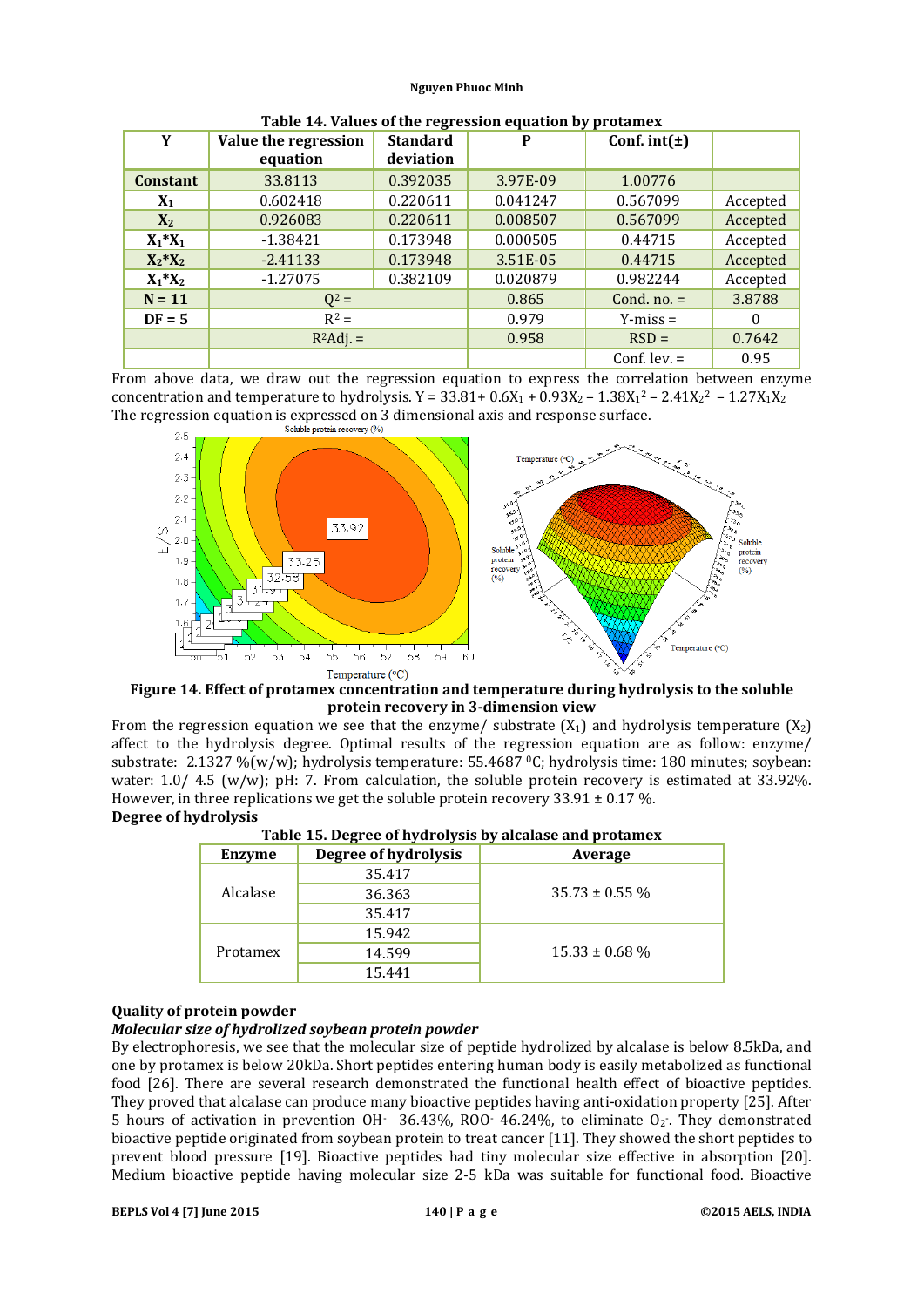peptides in size 1-2 kDa was appropriated for sportman or patient [5]. Bioactive peptide below 1kDa was suitable to treat allergy [16].

## *Identification and quantification of acid amin in protein powder*

Acid amin in protein powder is analyzed by gas chromatography (GC/FID).

## **Table 16. Acid amin content in soyeban protein powder hydrolized by alcalase and protamex**

| Acid amin              | Content                  |                          |  |
|------------------------|--------------------------|--------------------------|--|
|                        | Enzyme alcalase (g/100g) | Enzyme protamex (g/100g) |  |
| Glycine                | 0.55                     | 0.68                     |  |
| Valine                 | 0.46                     | 0.34                     |  |
| Leucine                | 0.96                     | 1.15                     |  |
| Isoleucine             | 0.44                     | 0.31                     |  |
| Threonine              | 0.44                     | 0.49                     |  |
| Serine                 | 1.44                     | 1.05                     |  |
| Proline                | 0.85                     | 1.00                     |  |
| Aspartic acid          | 1.44                     | 1.62                     |  |
| Methionine             | 0.09                     | 0.16                     |  |
| Trans-4-Hydroxyproline | 0.06                     | 0.07                     |  |
| Acid glutamic          | 1.89                     | 2.00                     |  |
| Phenylalanine          | 0.88                     | 0.82                     |  |
| Lysine                 | 1.06                     | 1.29                     |  |
| Histidine              | 0.60                     | 0.62                     |  |
| Tyrosine               | 0.24                     | 0.20                     |  |
| Cystine (C-C)          | 0.05                     | 0.05                     |  |
| Glycine                | 0.55                     | 0.68                     |  |
| Valine                 | 0.46                     | 0.34                     |  |
| Total acid amin        | 12.03                    | 12.47                    |  |

Protein powder from soybean containing 20 kinds of acid amin necessary for direct consumption.. Acid amin irreplacable (Val, Leu, Ile, Thr, Met, Phe, Lys) having the high percentage 32.2% regarding to alcalase and 33.8% regarding to protamex. So the hydrolized protein powder by proteamex and alcalase was appropriated as supplementation for patient [4, 12]. Branch acid amin originated from alcalase had leucine 0.96g/100g, isoleucine 0.44g/100g, valine 0.46g/100g equivalent to leucine: isoleucine: valine at 2:1:1. They examined the branch acid amin of leucine: isoleucine: valine at ratio 0.5:1:1, 1:1:1, 2:1:1 and 4:1:1 [10]. They found that the optimal ratio for the branch acid amin of leucine: isoleucine: valine as 1:1:1 and 2:1:1. Leucine, isoleucine and valine were investigated to prevent liver cancer [10, 21, 28] and food nutrition for patient [10]. Bioactive peptide can be considered as a good food source for enteral tube feeding [17, 27].

*Physio-chemical characteristics of the hydrolized protein powder*

## **Table 17. Physio-chemical characteristics of the hydrolized protein powder treated by alcalase**

| and protamex             |                        |                        |  |  |  |
|--------------------------|------------------------|------------------------|--|--|--|
| <b>Testing parameter</b> | <b>Enzyme alcalase</b> | <b>Enzyme protamex</b> |  |  |  |
| Lipid                    | 2.25%                  | 3.67%                  |  |  |  |
| Carbohydrat              | 68.8%                  | 69.2%                  |  |  |  |
| <b>Total</b>             | 61.5%                  | 60.9%                  |  |  |  |
| <b>Moisture</b>          | 3.9%                   | 3.22%                  |  |  |  |
| <b>Protein</b>           | 22.5%                  | 22.9%                  |  |  |  |
| Peroxide                 | Not detected           | Not detected           |  |  |  |

The hydrolized protein powder has low moisture content 3.9% and 3.22% so that is ideal for storage. According to TCVN 5-2/2010, moisture in protein powder should be below 5%. Lipid content 2.25% and 3.67% are quite low. Comparing to TCVN 5-2:2010/BYT lipid content should be 1.5 to 2.6%. Peroxide is in limit 10 meq/kg so it can prevent oxidation. As the analyzed result from the hydrolized protein powder, the protein content were 22.5% and 22.9% These ratios were quite high. Moreover, molecular size of protein powder hydrolized by alcalase was below 8.5kDa so that is suitable for metabolism in patient meal [15].

### *Microorganism in the hydrolized protein powder*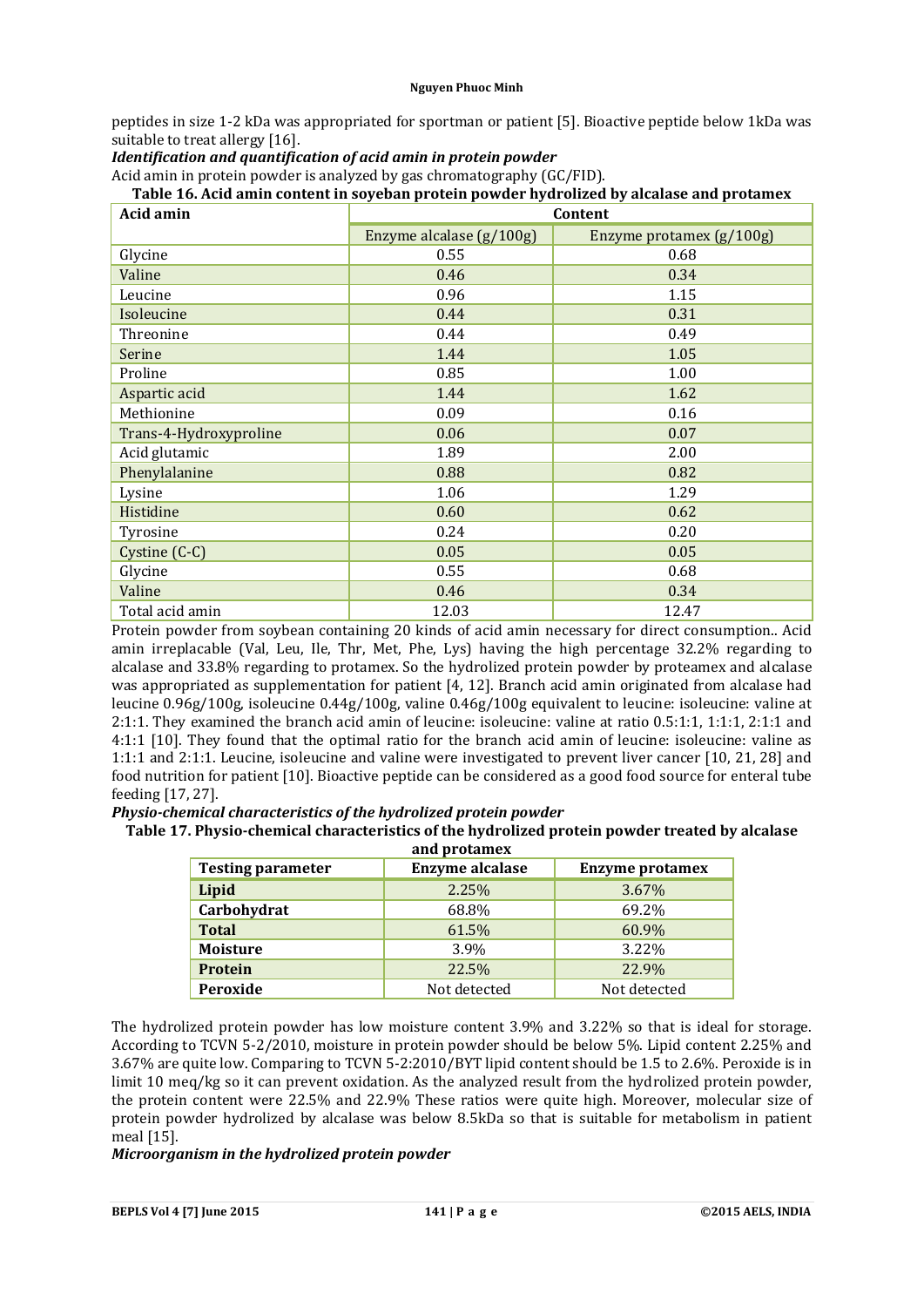| Microorganism                                                        | <b>Detection limit</b> | <b>Result</b> | Unit          |       |  |  |
|----------------------------------------------------------------------|------------------------|---------------|---------------|-------|--|--|
| E. coli                                                              | $10 \text{ cfty/g}$    |               |               | cfu/g |  |  |
| S. aureus                                                            | 100 cfu/g              | Not detected  | Not detected  | cfu/g |  |  |
| L. monocytogenes                                                     | 100 cfu/g              | Not detected  | Not detected  | cfu/g |  |  |
| Salmonella                                                           | Not detected           | Not detected  | Not detected  | cfu/g |  |  |
| Table 19. Microorganism in the hydrolized protein powder by protamex |                        |               |               |       |  |  |
| Microorganism                                                        | <b>Detection limit</b> |               | <b>Result</b> | Unit  |  |  |
| E. coli                                                              | $10 \text{ cft/g}$     |               |               | cfu/g |  |  |
| S. aureus                                                            | $100 \text{ cfty/g}$   | Not detected  | Not detected  | cfu/g |  |  |

| Table 18. Microorganism in the hydrolized protein powder by alcalase |  |
|----------------------------------------------------------------------|--|
|----------------------------------------------------------------------|--|

The hydrolized protein powder is suitable to standard of Vietnam TCVN 5-2/2010/BYT. Moreover, the pleasant taste is evaluated on the hydrolized protein powder which quite differs with product investigated [8].

*L. monocytogenes* 100 cfu/g Not detected Not detected cfu/g *Salmonella* Not detected Not detected Not detected cfu/g

## **CONCLUSION**

Peptides with biological activities, released during gastrointestinal digestion or food processing, play an important role in metabolic regulation and modulation, suggesting their potential use as nutraceuticals and functional food ingredients for health promotion and disease risk reduction. The soluble protein recovery by alcalase is 41.32  $\pm$  0.13%, by protamex is 33.91  $\pm$  0.17%. The electrophoresis executed by alcalase shows the short bioactive peptide 8.5kDa. Composition of acid amin in the hydrolized protein powder by alcalase is leucine : isoleucine : valine by ratio 3: 1: 1.

### **REFERENCE**

- 1. Ajay K. Dixit (2011). Soybean constituents and their function benfits. *Opportunity, challenge and Scope of natural products in medicinal chemistry*, pp. 367 – 383.
- 2. Bernard F. Gibbs, Alexandre Zougman,Robert Masse,Catherine Mulligan (2004). Production and characterization of bioactive peptides from soy hydrolysate and so.y-fermented food. *Food Research International* Volume 37, Issue 2, Pages 123–131.
- 3. Brij Pal Singh, Shilpa Vij, Subrota Hati (2014). Functional significance of bioactive peptides derived from soybean. *Peptides* Volume 54, Pages 171–179.
- 4. J.T.Brosnan and M.E. Brosnan (2006). Branched-chain amino acids: Enzymee and subtrate regulation," *American society for Nutrition*, vol. 6, pp. 207-211.
- 5. Cornelly van de Ven (2001). Emulsion Properties of Casein and Whey Protein Hydrolysates and the Relation with Other Hydrolysate Characteristics, *J. Agric. Food Chem*, pp 5005–5012.
- 6. Erdman, J.J.W. (1995). Control of serum lipids with soy protein. *The New England Journal of Medicine*, Vol. 333, No. 5, 313–315.
- 7. Friedman, M. & Brandon, D.L. (2001). Nutritional and health benefits of soy proteins. *Journal of Agricultural and Food Chemistry*. Vol. 49, No. 3, 1069–1086.
- 8. Heidi Geisenhoff (2009). Bitterness of soya protein hydrolysates according to molecular weight of peptides. Graduate Theses and Dissertations, pp 10913.
- 9. Hermansen, K.; Hansen, B.; Jacobsen, R.; Clausen, P.; Dalgaard, M. Dinesen, B.; Holst, J.J.; Pedersen, E. & Astrup, A. (2005). Effects of soy supplementation on blood lipids and arterial function in hypercholesterolaemic subjects. *European Journal of Clinical Nutrition*. Vol. 59, No. 7, 843–850.
- 10. Y.Iwasawa, T.Kishi, M.Morita, K.Ikeda, H.Shima, T.Sato (1991). Optimal ratio of individual branched-chain amino acids in total parenteral nutrition of injured rats. *J. Parenteral Enteral Nutr.*, vol. 15, pp. 612-618.
- 11. E.K.Kim (2009). Purification and characterisation of antioxidative peptides from enzymeatic hydrolysates of venison protein. *Food Chem*., pp. 1365-1370.
- 12. H.Leweling (1996). Hyperammonemia-induced depletion of glutamate anh brached-chain amino acid in muscle and plasma. *J. Hepatol*., vol. 25, pp. 756-762.
- 13. Marco Malaguti, Giovanni Dinelli, Emanuela Leoncini, Valeria Bregola, Sara Bosi, Arrigo F. G. Cicero, and Silvana Hrelia (2014). Bioactive Peptides in Cereals and Legumes: Agronomical, Biochemical and Clinical Aspects. *Int. J. Mol. Sci.,* 15, 21120-21135. 14. Merritt, J.C. (2004). Metabolic syndrome: soybean foods and serum lipids. *Journal of the National Medical*
- *Association* Vol. 96, No. 8, 1032–1041.
- 15. Miona M. Belović (2011). Potential of bioactive Proteins and peptides for prevention and treatment of mass noncommunicable diseases. *Journal No.* vol 38, pp 51-62.
- 16. Mohammed Aider and Chockry Barbana (2011). Canola proteins: composition, extraction, functional properties, bioactivity, applications as a food ingredient and allergenicity – A practical and critical review, *Trends in Food Science & Technology*, pp. 21-39.